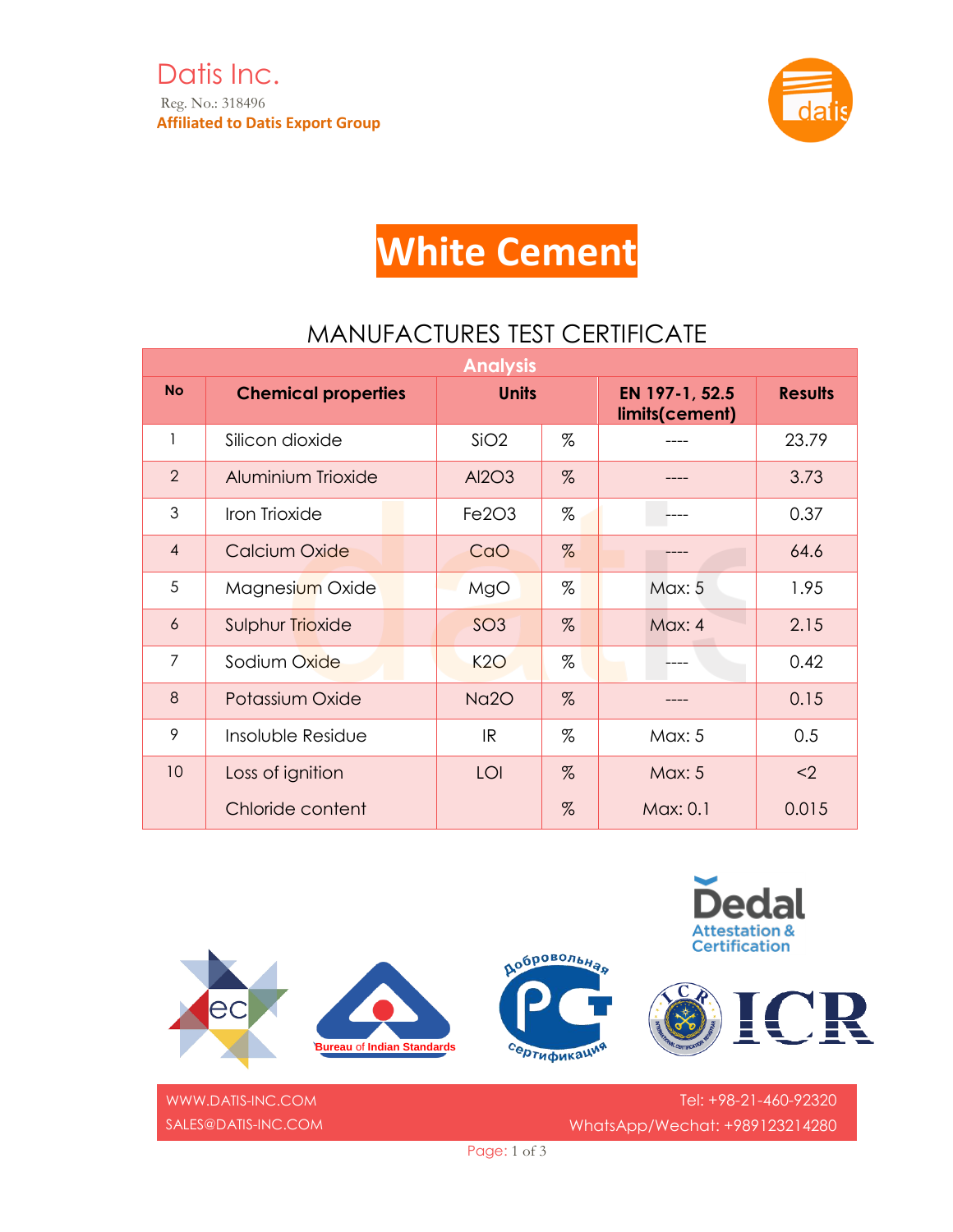

## **White Cement**

## MANUFACTURES TEST CERTIFICATE

| White cement                 |              |                                 |                |  |  |  |  |  |
|------------------------------|--------------|---------------------------------|----------------|--|--|--|--|--|
| <b>Analysis</b>              |              |                                 |                |  |  |  |  |  |
| <b>Physical properties</b>   | <b>Units</b> | EN 197-1, 52.5<br><b>limits</b> | <b>Results</b> |  |  |  |  |  |
| Specific surface<br>(Blaine) | cm2/gr       |                                 | 4000           |  |  |  |  |  |
| Autoclave expansion          | mm           | <b>Max: 10</b>                  | 0.4            |  |  |  |  |  |
| Compressive strength         |              |                                 |                |  |  |  |  |  |
| 2 days                       | MPa          | Min: 20                         | 22.5           |  |  |  |  |  |
| 7 days                       | Mpa          |                                 | 39.0           |  |  |  |  |  |
| $28$ days                    | Mpa          | Min: 52.5                       | 54.5           |  |  |  |  |  |
| Time of setting (Vicat)      |              |                                 |                |  |  |  |  |  |
| Initial                      | minute       | <b>Min: 45</b>                  | 110            |  |  |  |  |  |
| Final                        | minute       |                                 |                |  |  |  |  |  |
| Degree of Whiteness          |              |                                 | 91.5           |  |  |  |  |  |
| Y-value                      | %            |                                 | 81             |  |  |  |  |  |
| Free lime                    |              |                                 |                |  |  |  |  |  |

| <b>Analysis</b>                           |              |                       |                |  |  |  |  |
|-------------------------------------------|--------------|-----------------------|----------------|--|--|--|--|
| <b>Calculated compounds</b><br>properties | <b>Units</b> | EN 197-1, 52.5 limits | <b>Results</b> |  |  |  |  |
| Tricalcium Silicate (C3S)                 | $\%$         |                       |                |  |  |  |  |
| Tricalcium Aluminate (C3A)                | $\%$         |                       |                |  |  |  |  |
| Equivalent alkalies                       | $\%$         | Max: 0.6              | 0.42           |  |  |  |  |
| (Na2O+0.658K2O)                           |              |                       |                |  |  |  |  |
| Ratio CaO / SiO2                          | %            | > 2                   | 27             |  |  |  |  |

| N.DATIS-INC.COM |     |
|-----------------|-----|
| S@DATIS-INC.COM | Who |

 $WW$ SALE